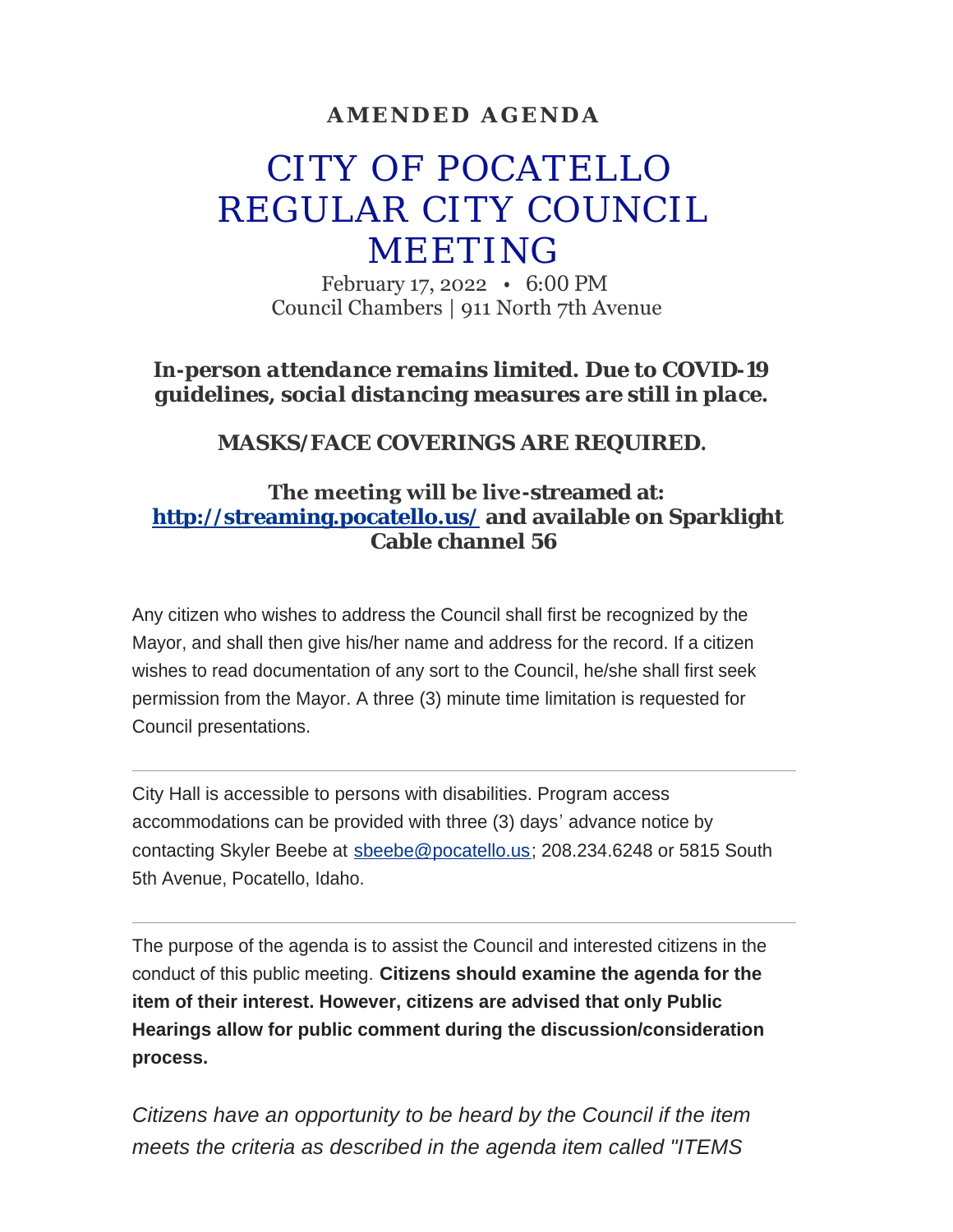*FROM THE AUDIENCE." You must sign in at the start of the meeting to be recognized.*

RECESS: In the event the meeting is still in progress at 7:30 p.m., the Mayor may call a ten-minute recess to allow Council members and participants a brief rest period.

# **ROLL CALL AND PLEDGE OF ALLEGIANCE 1.**

### **INVOCATION 2.**

The invocation will be offered by Pastor Scott Sampson, representing Rocky Mountain Ministries.

# **CONSENT AGENDA 3.**

The following business items may be approved by one motion and a vote. If any one member of the Council so desires, any matter listed can be moved to a separate agenda item. **(ACTION ITEM)**

(a) MINUTES: Council may wish to waive the oral reading of the minutes and approve the minutes from the following meetings: Work Session of January 13, 2022; and Special Council meeting of February 10, 2022.

(b) MATERIAL CLAIMS: Council may wish to consider Material Claims for the months of December 2021 and January 2022.

TREASURER'S REPORT: Council may wish to consider the Treasurer's Report for December 2021 showing cash and investments as of December 31, 2021.

(d) AMERICANS WITH DISABILITIES ACT GRIEVANCE COMMITTEE APPOINTMENTS: Council may wish to confirm the Mayor's appointments of April Mills, Mike Hirschi and Michael Lefevor to serve as members of the ADA Grievance Committee replacing Terry Fredrickson and Mandy Greaser whose terms expired and filling a long-term vacancy. All terms will begin February 18, 2022 and will expire February 18, 2024.

(e) ANIMAL SHELTER ADVISORY BOARD APPOINTMENT: Council may wish to confirm the Mayor's appointment of Kris Hackleman to serve as a member of the Animal Shelter Advisory Board, replacing Dan Lenihan whose term expired. Kris' term will begin February 18, 2022 and will expire February 18, 2024.

(f) CHILD CARE ADVISORY COMMITTEE REAPPOINTMENT: Council may wish to confirm the Mayor's reappointment of Kari Giesbrecht to continue serving on the Child Care Advisory Committee. Kari's term will begin March 2, 2022 and will expire March 2, 2026.

(g) POCATELLO ARTS COUNCIL APPOINTMENT: Council may wish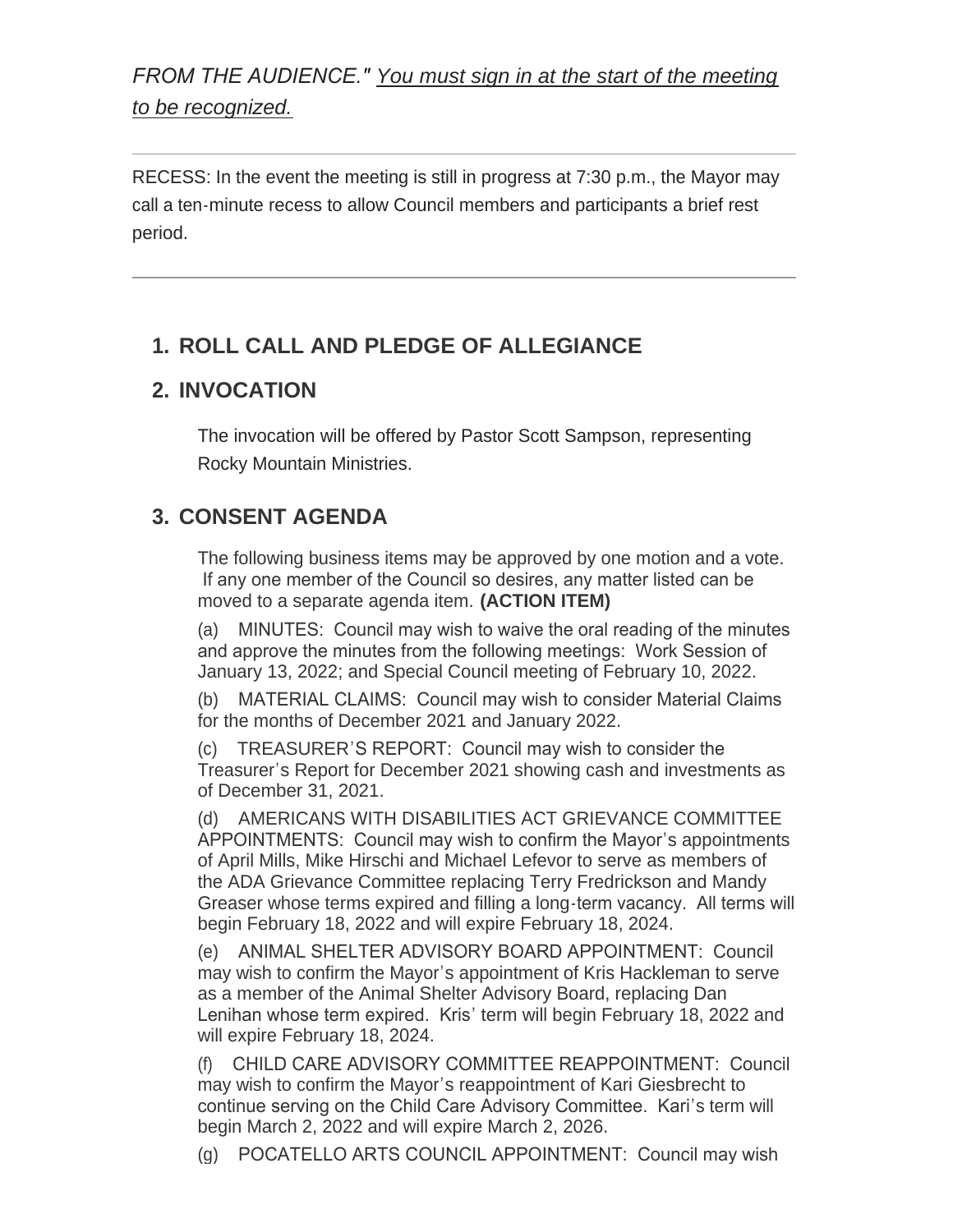$\mathcal{L}$ to confirm the Mayor's appointment of Aryssa Hutchins to serve as a member of the Pocatello Arts Council, replacing Jan Henriksen who resigned. Aryssa's term will begin February 18, 2022 and will expire June 19, 2024.

(h) POCATELLO ARTS COUNCIL REAPPOINTMENT: Council may wish to confirm the Mayor's reappointment of Rachelle Cooper to continue serving on the Pocatello Arts Council. Rachelle's term will begin February 22, 2022 and will expire February 22, 2025.

(i) COUNCIL DECISION – CRESTVIEW ESTATES DIVISION 4 FINAL PLAT APPROVAL: Council may wish to adopt its decision approving the final plat for Crestview Estates Division 4, which subdivides approximately 20.77 acres of land into 32 lots, 31 residential lots and 1 to be utilized for storm water retention and dedicated as a public park. The property is located within a Residential-Low Density (RL) zoning district and will be accessed by an extension of Iron Bend Road, Autumn Rain Road and Green Field Drive.

(j) COUNCIL DECISION – IRON EAGLE ESTATES DIVISION 3 FINAL PLAT APPROVAL: Council may wish to adopt its decision approving the final plat for Iron Eagle Estates Division 3, which subdivides approximately 3.06 acres of land into ten (10) lots. The property is located within a Residential Medium Density Single-Family (RMS) zoning district and will be accessed from Bogey Lane to the south and a new road to be called Mulligan Road to extend to the east.

Documents:

#### **[AGENDA-ITEM-3.PDF](https://www.pocatello.us/AgendaCenter/ViewFile/Item/3221?fileID=10496)**

### **CALENDAR REVIEW 4.**

Council may wish to take this opportunity to inform other Council members of upcoming meetings and events that should be called to their attention.

### **PUBLIC HEARING – PROPOSED FISCAL YEAR 2022 5. BUDGET AMENDMENTS**

This time has been set aside for the Council to hear comments from the public regarding proposed Fiscal Year 2022 Budget amendments. An Ordinance has been prepared for Council's consideration under Agenda Item No. 19. **(ACTION ITEM)** (Legislative Public Hearing)

Documents:

#### **[AGENDA-ITEM-5.PDF](https://www.pocatello.us/AgendaCenter/ViewFile/Item/3222?fileID=10481)**

### **PUBLIC HEARING – CITY-INITIATED COMPREHENSIVE 6. PLAN AMENDMENT**

This time has been set aside for the Council to hear comments from the public regarding the City Initiated Comprehensive Plan Map Amendment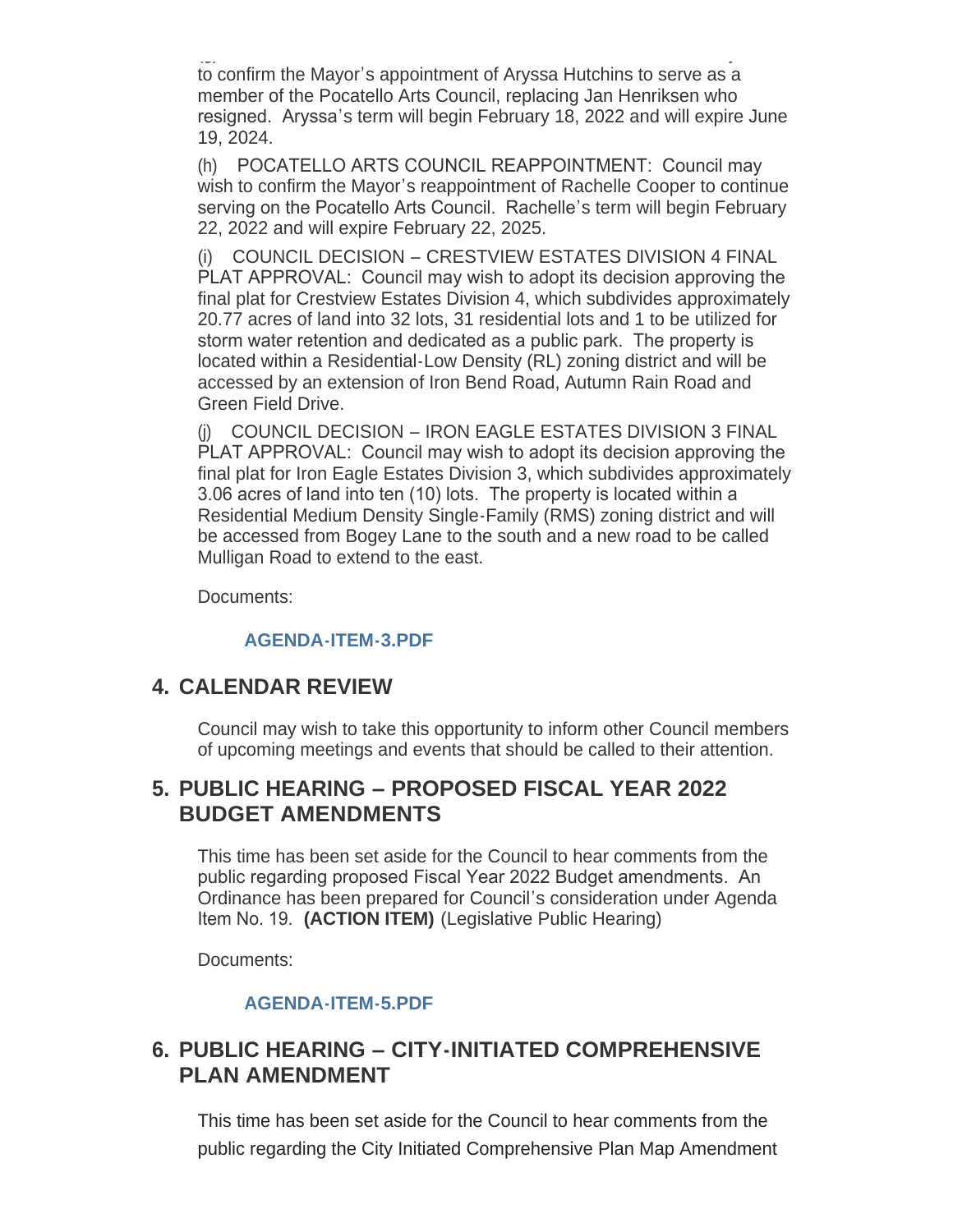for property located east of Interstate 15 (I-15) and west of the Portneuf Wellness Complex. The proposal would designate the subject property as Mixed-Use (MU) and Employment (E). The application meets the standards for approval under City Code. **(ACTION ITEM)** (Quasi-judicial Public Hearing)

Documents:

#### **[AGENDA-ITEM-6.PDF](https://www.pocatello.us/AgendaCenter/ViewFile/Item/3223?fileID=10482)**

### **PUBLIC HEARING – VACATION OF EASEMENT – TORI 7. AND LORRI SHAVER**

This time has been set aside for the Council to hear comments from the public regarding a request by Tori and Lorri Shaver (TL Shaver, LLC), represented by Rocky Mountain Engineering and Surveying (mailing address: 600 East Oak Street, Pocatello, ID 83201) for a vacation of easement as shown on the 14th Hole Subdivision Lots 1 and 2 Block 1. Staff finds the proposal compliant with all applicable standards with conditions. **(ACTION ITEM)** (Quasi-judicial Public Hearing)

Documents:

#### **[AGENDA-ITEM-7.PDF](https://www.pocatello.us/AgendaCenter/ViewFile/Item/3224?fileID=10483)**

### **FINAL PLAT APPLICATION – SOUTH CLIFFS INDUSTRIAL 8. PARK**

Council may wish to approve a final plat application submitted by BBAD Investments, LLC, represented by Rocky Mountain Engineering and Surveying (mailing address: 600 East Oak Street, Pocatello, ID 83201) to subdivide 11.53 acres (more or less) into 13 lots. The proposed subdivision is generally located east of Interstate 15 (I-15) along the proposed extension of Cliffs Drive. Staff finds the proposal compliant with all applicable standards with conditions. **(ACTION ITEM)**

Documents:

#### **[AGENDA-ITEM-8.PDF](https://www.pocatello.us/AgendaCenter/ViewFile/Item/3225?fileID=10484)**

### **FINAL PLAT APPLICATION – PARKSIDE TOWNHOUSES 9. DIVISION NO. 2**

Council may wish to approve a final plat application submitted by Gary Ratliff, represented by Creek Hollow and Associates, Inc. (mailing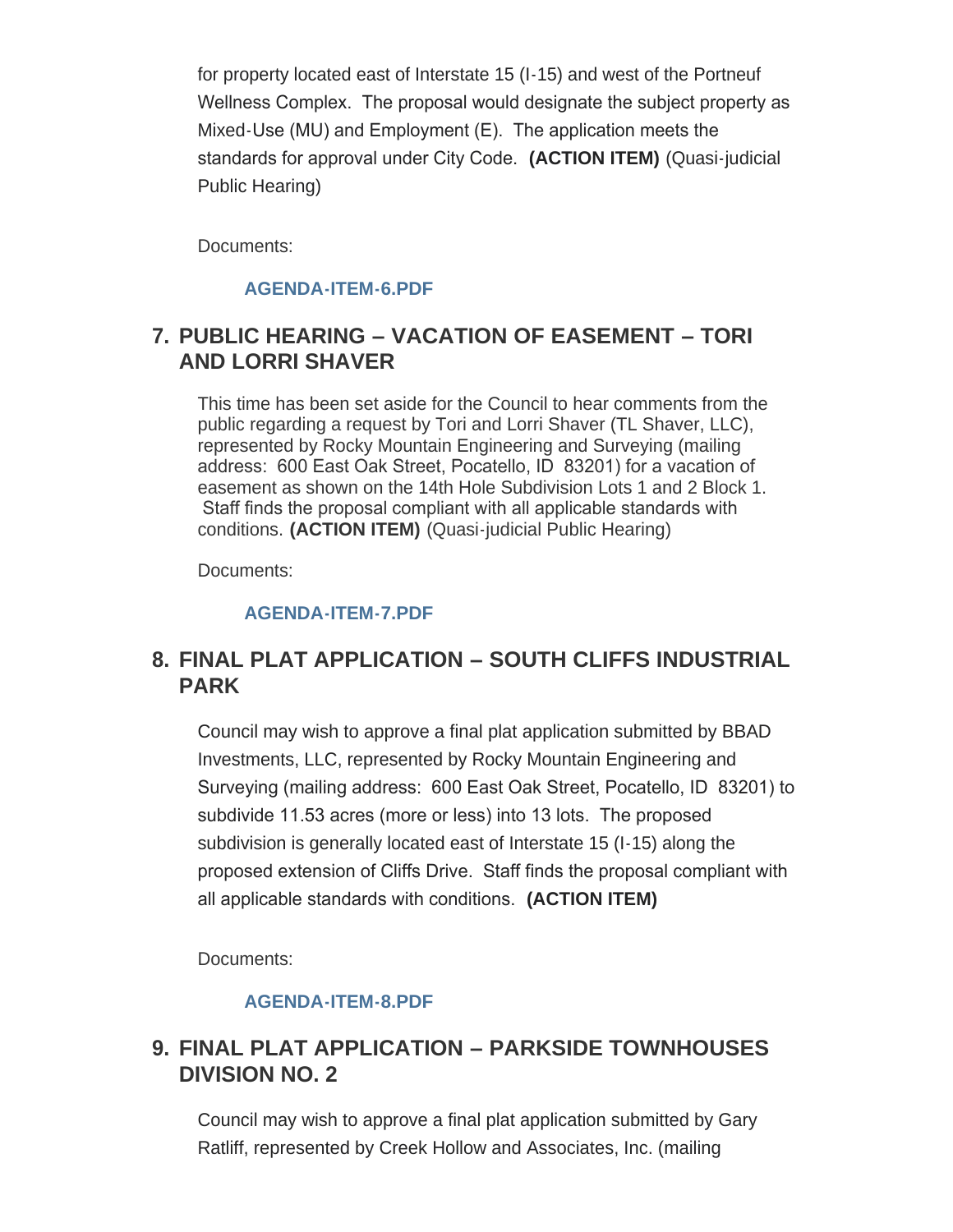address: 611 Wilson Avenue, Suite 1A, Pocatello, ID 83201) to subdivide 8.67 acres (more or less) into 57 lots. The proposed subdivision is generally located west of South 2nd Avenue and north of Bengal View Drive. Staff finds the proposal compliant with all applicable standards with conditions. **(ACTION ITEM)**

Documents:

#### **[AGENDA-ITEM-9.PDF](https://www.pocatello.us/AgendaCenter/ViewFile/Item/3226?fileID=10485)**

### **SHORT PLAT APPLICATION – PORTNEUF GOLF 10. ESTATES 2**

Council may wish to consider a short plat application submitted by TL Shaver, LLC, represented by Rocky Mountain Engineering and Surveying (mailing address: 600 East Oak Street, Pocatello, ID 83201) to subdivide 0.66 acres (more or less) into one (1) lot. The proposed subdivision is generally located at the eastern end of Wedge Way. Staff finds the proposal compliant with all applicable standards with conditions. **(ACTION ITEM)**

Documents:

#### **[AGENDA-ITEM-10.PDF](https://www.pocatello.us/AgendaCenter/ViewFile/Item/3227?fileID=10486)**

### **SHORT PLAT APPLICATION – RIVERSIDE HEIGHTS 11.**

Council may wish to consider a short plat application by Janet Hughes, represented by Rocky Mountain Engineering and Surveying (mailing address: 600 East Oak Street, Pocatello, ID 83201) to subdivide 2.65 acres (more or less) into four (4) lots. The proposed subdivision is generally located west of Bannock Highway and south of Hawkweed Street. Staff finds the proposal compliant with all applicable standards with conditions. **(ACTION ITEM)**

Documents:

#### **[AGENDA-ITEM-11.PDF](https://www.pocatello.us/AgendaCenter/ViewFile/Item/3228?fileID=10487)**

### **GRANT APPLICATION – BLUE CROSS OF IDAHO 12. FOUNDATION FOR HEALTH, CALL FOR COLLABORATION: THE COMMUNITY PROJECT**

Council may wish to authorize submission of a grant application for the Blue Cross of Idaho Foundation of Health, Call for Collaboration: The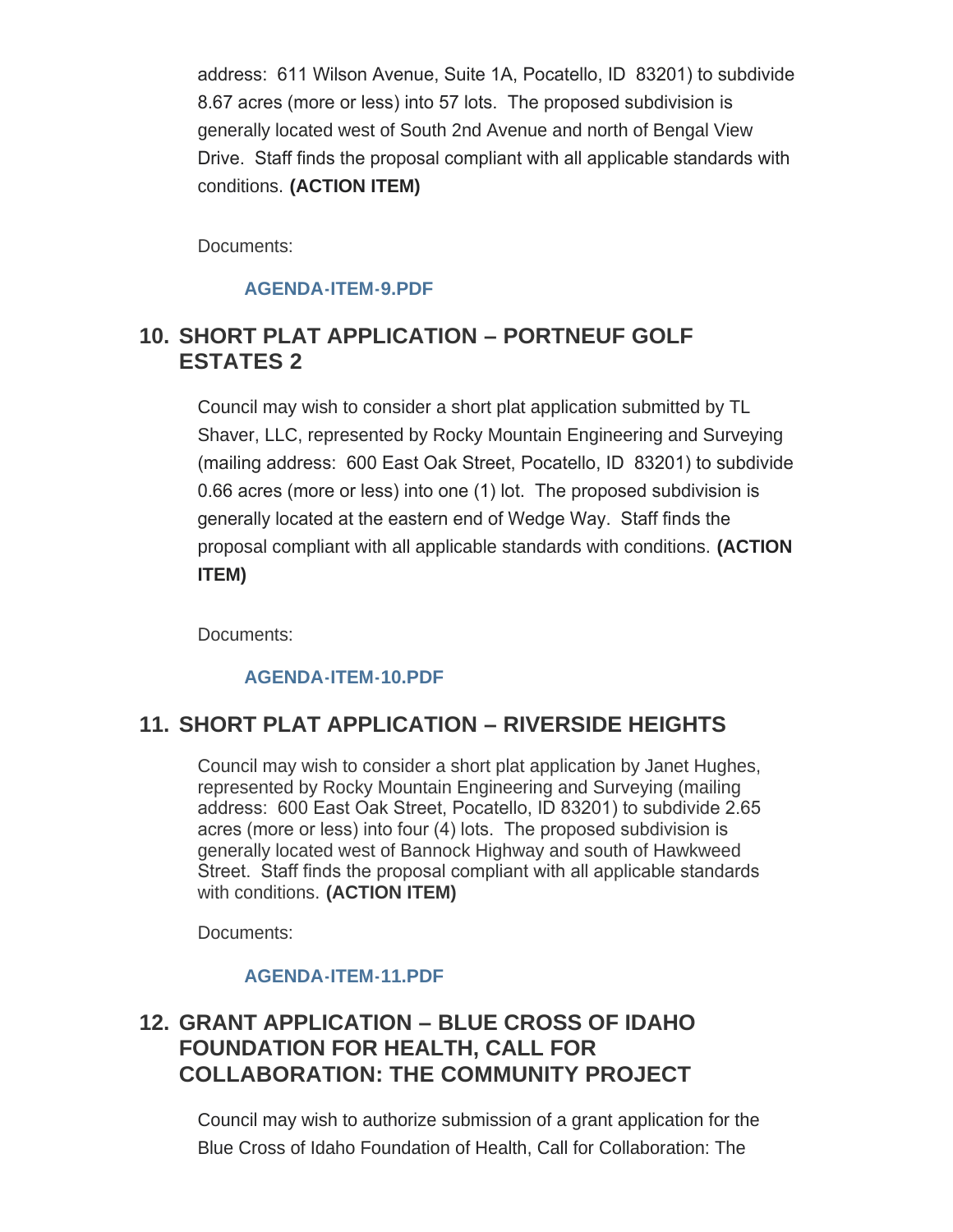Community Project. The application is for \$85,000.00 for a Community Splash Pad at O.K. Ward Park. The Foundation grant would also assist with community engagement and provide a stipend for staff time dedicated to the grant award. If awarded, Council may wish to authorize acceptance of the grant and authorize the Mayor's signature on all applicable documents. Grant applications are due February 28, 2022 and awards are anticipated to be announced in spring of 2022. **(ACTION ITEM)**

Documents:

#### **[AGENDA-ITEM-12.PDF](https://www.pocatello.us/AgendaCenter/ViewFile/Item/3229?fileID=10488)**

### **WATER POLLUTION CONTROL (WPC) COLLECTION 13. SYSTEM ON-CALL ENGINEERING SERVICES AGREEMENT**

Council may wish to approve the recommendation of staff to select Murraysmith as the City's on-call engineer for wastewater collection system engineering serves for a three (3) year term and authorize the Mayor's signature on all pertinent documents for the master agreement. Task Orders will be negotiated and executed as appropriate to the work to be completed under the service agreement, subject to Legal Department review. **(ACTION ITEM)**

Documents:

#### **[AGENDA-ITEM-13.PDF](https://www.pocatello.us/AgendaCenter/ViewFile/Item/3230?fileID=10489)**

### **WATER POLLUTION CONTROL (WPC) OPERATIONS 14. BUILDING DESIGN SERVICES AGREEMENT – KELLER ASSOCIATES, INC.**

Council may wish to approve Amendment #1 to the Owner-Engineer Agreement for WPC Package 1 Improvements, increasing the total compensation under the agreement with Keller Associates, Inc. by \$273,400.00 for pre-design, design and bidding services of a WPC Operations Building, subject to Legal Department review. **(ACTION ITEM)**

Documents:

#### **[AGENDA-ITEM-14.PDF](https://www.pocatello.us/AgendaCenter/ViewFile/Item/3231?fileID=10490)**

### **ACCESS EASEMENT REQUEST WITH FMC IDAHO LLC 15.**

Council may wish to authorize the execution of an Access Easement with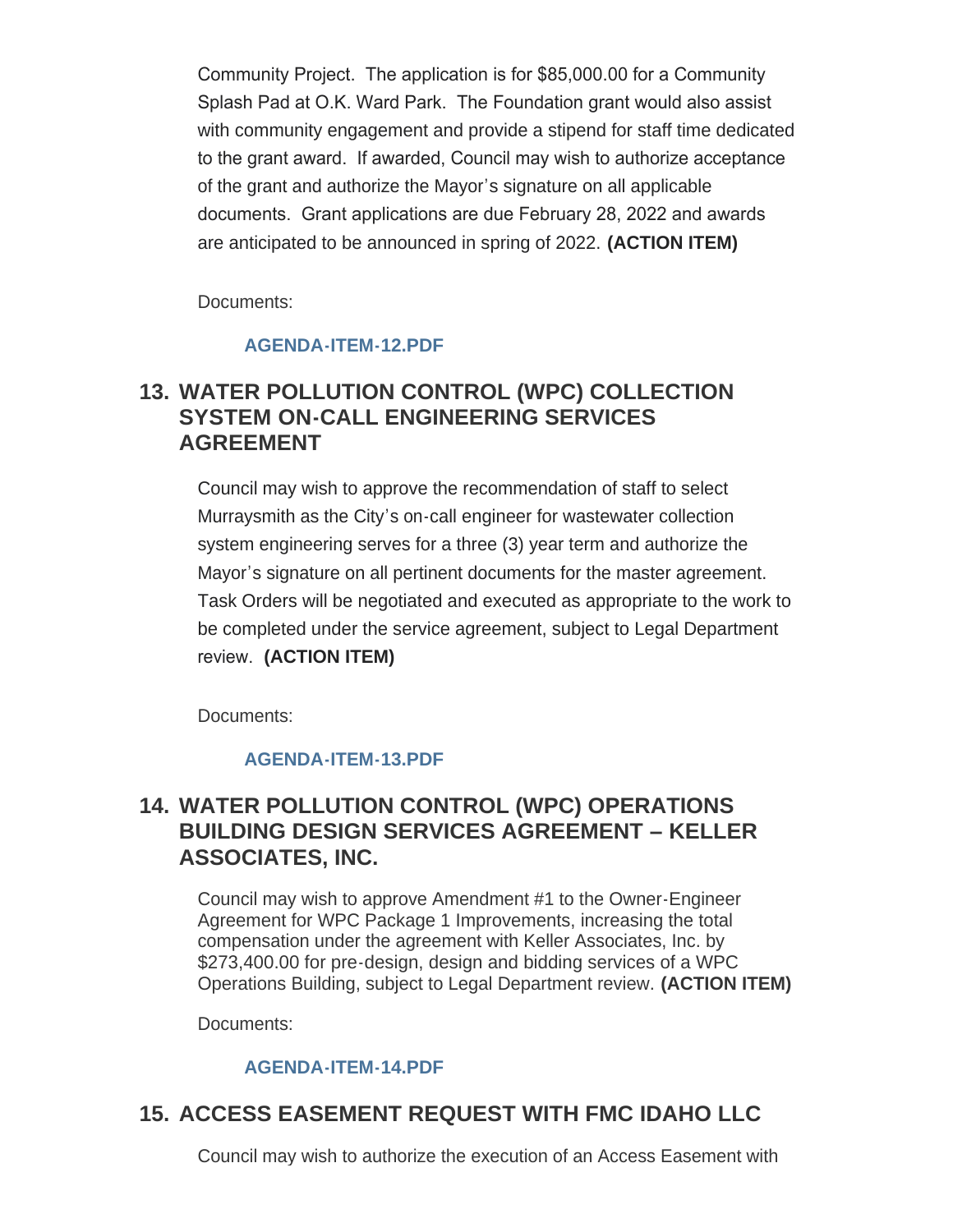Council may wish to authorize the execution of an Access Easement with FMC Idaho LLC, subject to Legal Department review. The easement will enable the City to build and maintain a river access parking lot and pathway northwest of Batiste Bridge. Grant funds are being sought for project implementation. **(ACTION ITEM)**

Documents:

#### **[AGENDA-ITEM-15.PDF](https://www.pocatello.us/AgendaCenter/ViewFile/Item/3232?fileID=10491)**

### **AIRPORT LEASE AGREEMENT AND RESOLUTION 16.**

Council may wish to approve and authorize the Mayor to sign a lease agreement with Randy Kautzsch and Jon Stoner and adopt a resolution for an aircraft hangar of approximately 1,760 square feet for private aircraft storage. The lease term will be for five (5) years and the rental rate will be \$279.97 per month with an annual CPI increase and full rate review in 2026. **(ACTION ITEM)**

Documents:

#### **[AGENDA-ITEM-16.PDF](https://www.pocatello.us/AgendaCenter/ViewFile/Item/3233?fileID=10492)**

### **AIRPORT USE AGREEMENT – POCATELLO TMX 17.**

Council may wish to approve and authorize the Mayor to sign a Use Agreement with Pocatello TMX for use of additional property, outside of their currently leased area, from April 15, 2022 through April 17, 2022 for a cross country off-road motocross race. The fee for use will be \$200.00. (ACTION ITEM)

Documents:

#### **[AGENDA-ITEM-17.PDF](https://www.pocatello.us/AgendaCenter/ViewFile/Item/3234?fileID=10493)**

### **AIRPORT CONSTRUCTION AGREEMENT AND NOTICE OF 18. AWARD**

Council may wish to authorize the execution of a construction agreement and notice of award between the City of Pocatello and Staker Parson Co. dba Idaho Materials and Construction in the amount of \$3,558,856.50 for improvements and expansion of the Bureau of Land Management (BLM) tanker base at the airport. The project will be funded by BLM. **(ACTION ITEM)**

Documents:

#### **[AGENDA-ITEM-18.PDF](https://www.pocatello.us/AgendaCenter/ViewFile/Item/3235?fileID=10494)**

### **19. ORDINANCES**

**READING OF AN ORDINANCE PROCEDURE**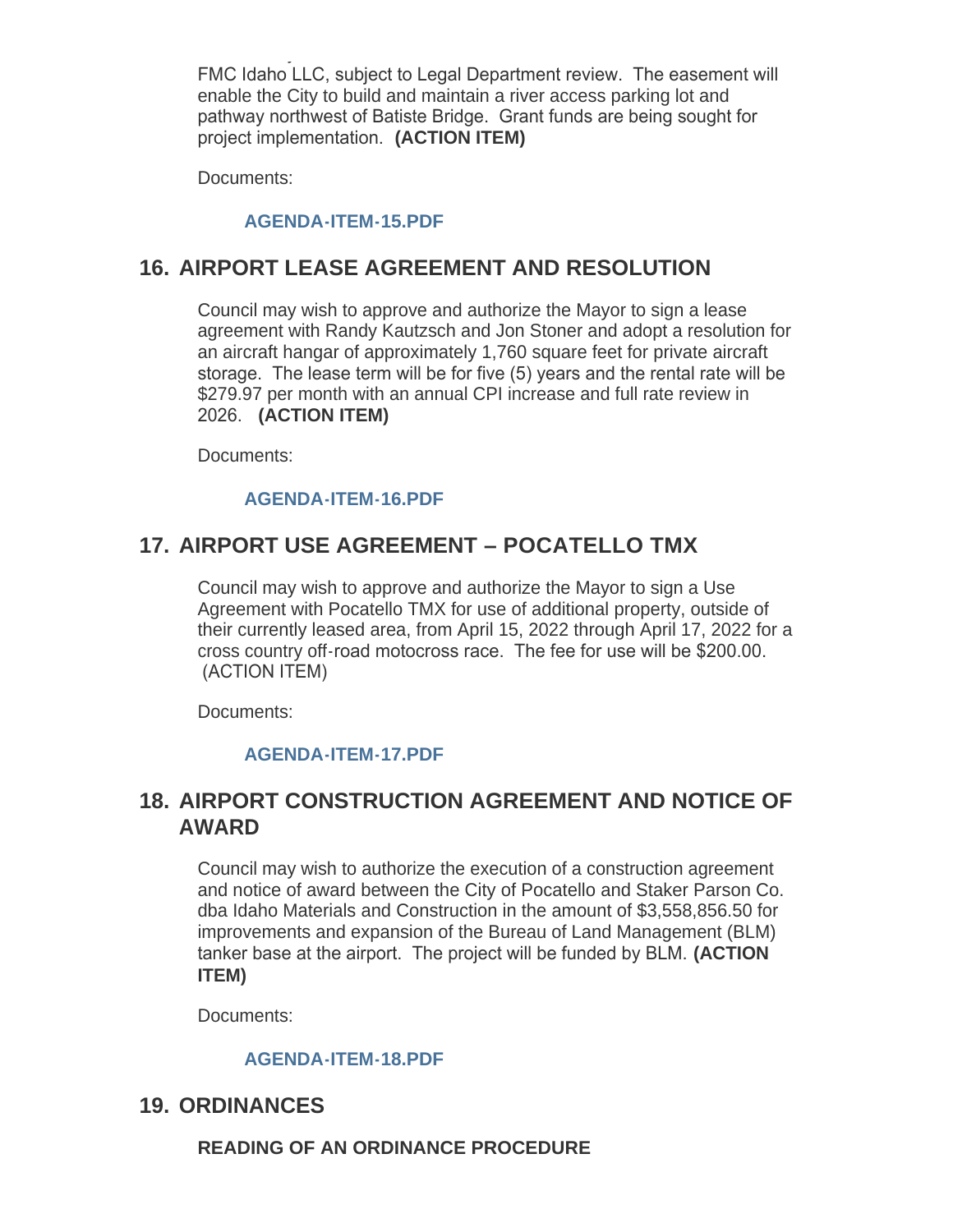- 1. Council determines which option below will be used to read the Ordinance by roll call vote.
- 2. The Ordinance is read by City Staff (usually City Attorney).
- 3. Mayor will declare the final reading of the ordinance and ask "Shall the Ordinance pass?" After roll call is taken, Mayor will announce whether or not the ordinance passed.

ORDINANCE: The Council has the following options for reading ordinances. If the Council makes no motion, the ordinance will be read on three (3) different days, two (2) readings of which may be by title only and one (1) reading of which shall be in full and placed on final passage for publication. **(ACTION ITEM)**

EXAMPLE MOTIONS:

**Option 1: FOR ONE READING UNDER RULES SUSPENSION:** "I move the ordinance, Agenda Item #, be read only by title and placed on final passage for publication, and that only the ordinance summary sheet be submitted for publication."

**Option 2: FOR THREE SEPARATE READINGS:** "I move the ordinance, Agenda Item #, be read on three separate days. First and second readings will be by title and in full on the third reading. The ordinance shall then be placed on final passage for publication, and only the ordinance summary sheet be submitted for publication."

Before the ordinance can be read under Option 1, the Council must pass said motion by a vote of one-half plus one (4) of the full Council.

Ordinances ready for reading:

19(a): An ordinance rezoning property located at 669 West Quinn Road from Industrial (I) to Commercial General (CG) with a concurrent amendment to the Comprehensive Map Plan designation of Employment (E) to Commercial (C). **(ACTION ITEM)**

19(b): An ordinance vacating the public's interest in approximately .12 acres of right-of-way located on Wedge Way. **(ACTION ITEM)**

19(c): An ordinance vacating a private easement for ingress and egress located on the easterly 12 feet of Lots 3 and 4, Block 1 and the westerly 12 feet of Lot 5, Block 1, Tuscany Commercial Plaza Subdivision. **(ACTION ITEM)**

19(d): An ordinance approving an amendment to the Fiscal Year 2022 Appropriations Ordinance increasing the total Fiscal Year expenditures by \$6,707,441.00 to account for additional revenues, including grant funds received by the City and to use previously unappropriated cash balances for unanticipated expenses incurred by the City. **(Whole ordinance will need to be published.) (ACTION ITEM)**

Documents:

#### **[AGENDA-ITEM-19.PDF](https://www.pocatello.us/AgendaCenter/ViewFile/Item/3236?fileID=10495)**

### **CONSULTANT AGREEMENT – ASHLEY LINTON-WELSH 20.**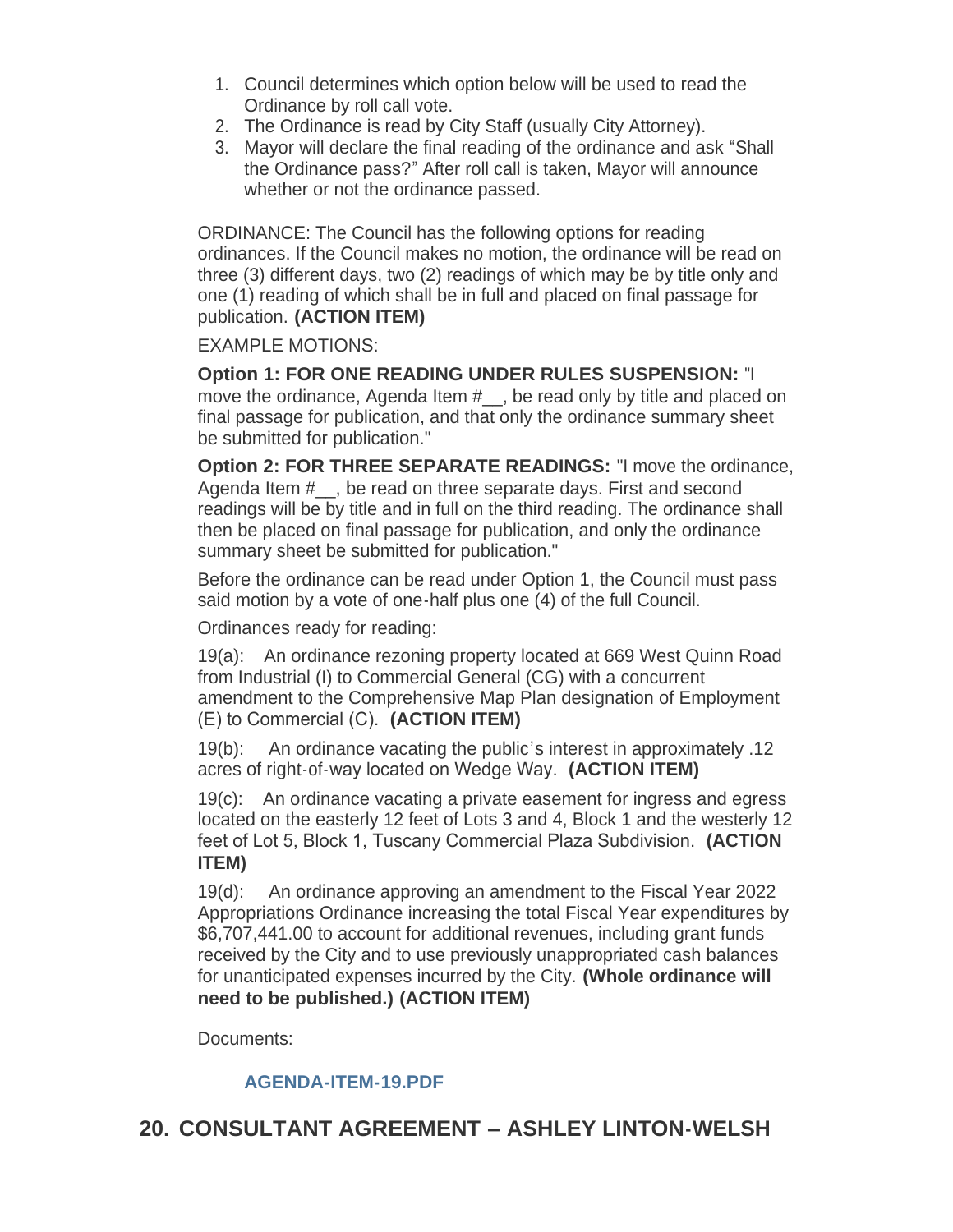Council may wish to approve a Consultant Contract Agreement with Ashley Linton-Welsh for contract services pertaining to Financial Services, subject to Legal Department review. **(ACTION ITEM)**

### **ITEMS FROM THE AUDIENCE 21.**

This time has been set aside to hear items from the audience not listed on the agenda. Items which appeared somewhere else on the agenda will not be heard at this time. The Council is not allowed to take any official action at this meeting on matters brought forward under this agenda item. Items may be referred to the appropriate staff or scheduled on a subsequent agenda. You must sign in at the start of the meeting in order to be recognized. (Note: Total time allotted for this item is fifteen (15) minutes, with a maximum of three (3) minutes per speaker.)

# **ADJOURN 22.**

#### **PUBLIC HEARING PROCEDURE**

- 1. Explanation of hearing procedures by Mayor or staff.
	- Ten (10) minute time limit on applicant presentation.
	- $\blacksquare$  Three (3) minute time limit on public testimony.
	- **Names and addresses are required from those** presenting/testifying.
	- <sup>n</sup> Questions/comments should be addressed to the Mayor and Council.
	- **Council members must make their decision regarding the** application on facts already in the record and information presented at the public hearing. Conflicts of interest, site visits and ex-parte contacts by Council members will be acknowledged.
	- Protocol requires that Council and audience be recognized by the Mayor prior to speaking.
- 2. Mayor opens hearing.